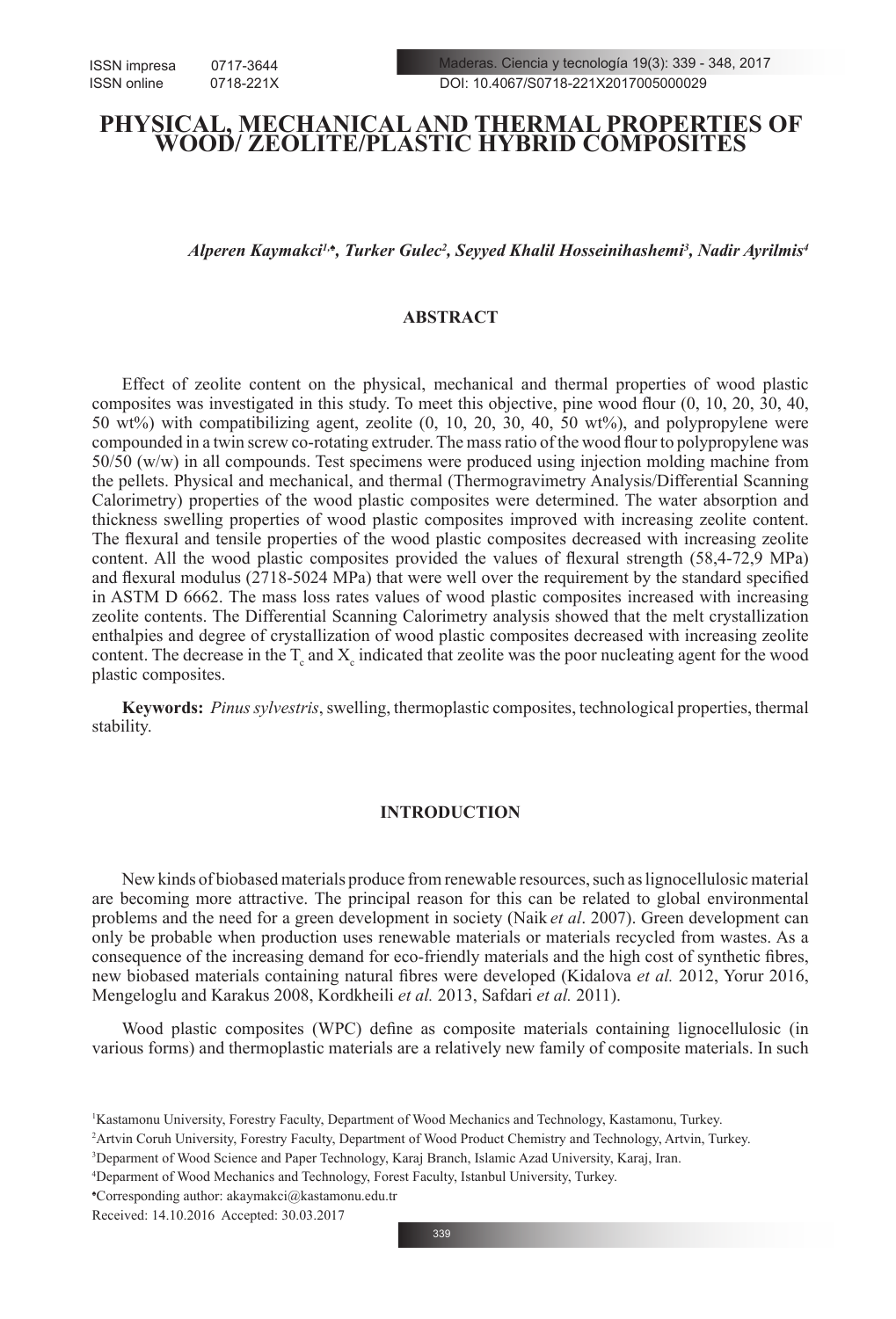composites, a natural fiber/filler (such as kenaf fiber, wood flour (WF), hemp, sisal, etc.) is mixed with a thermoplastic (e.g., polyethylene, polypropylene, PVC, etc.) to produce a WPC (Najafi *et al.* 2005, Ayrilmis *et al.* 2013, Yemele *et al.* 2010, Ayrilmis and Kaymakci 2013, Bledzki and Gassan 1999, Demir *et al.* 2006, Valles-Rosales *et al.* 2016b). Generally, WPC formulation consists of over 50% WF, thus its characteristics play a critical role in determining the WPC processing parameters as well as final product properties. To produce WPCs, wood residuals, e.g. sawdust, wood shavings or WF, are mixed with a thermoplastic polymer and melt processed (or thermoformed) into its final shape, either as a continuous profile forming through extrusion or as a three dimensional form through injection molding. During recent decades, WPCs have rapidly increased their market share as a building material (Carus and Gahle 2008). Despite the recent economic downturn, which has leveled off this growth, a continued global market advance is predicted (Anonymus 2011, Bledzki *et al.* 1998). This success may partly be attributed to the fact that WPCs are a competitive alternative to tropical hardwoods and that they are considered to require less maintenance than conventional wood products. Using WPCs, it is also possible to manufacture more complex shapes than with solid wood products, with a raw material yield close to 100%. A growing demand for WPCs has led to continuous efforts to find new resources as alternative to wood. With the increasing population of the world, the sustainable utilization of forest resources has been adversely influenced.

Zeolites are hydrated crystalline aluminosilicates with microporous nanostructures and pore sizes ranging from about 3-15 Å. The structure of zeolites consists of 3-dimensional frameworks made up by  $\text{SiO}_4$  and  $\text{AlO}_4$  tetrahedra. They possess permanent negative charges in their structural framework, which has the capability of adsorbing or rejecting molecules, thus they are widely used in catalysis, separation, adsorption and ion-exchange (Wang *et al.* 2015). Zeolites can be used to reinforce composites or as agents to improve their mechanical properties and crystallinity behavior of polymer (Chang *et al.* 2013). The addition of zeolites to natural-flour-filled thermoplastic polymer composites is an effective method of reducing their odor and VOC emissions without any degradation of their mechanical and thermal properties (Ki and Kim 2008).

There is a lot of studies on the effects of filler such as WF, wheat straw, nanoclays and carbon nanotube on the physical, mechanical and thermal performance of WPCs. (Khonsari *et al.* 2015, Samariha *et al.* 2015, Aydemir *et al.* 2016, Valles-Rosales *et al.* 2016a, Nafchi *et al.* 2015). But, currently there is little information available concerning on effect of zeolites mining on mechanical, physical, and thermal properties of WPCs. For this reason, this study was to examine effect of zeolite as well as compatibilizer agent (MAPP) used in experimental polypropylene (PP) and pine wood flour (WF) composites on their physical, mechanical and thermal properties. The major weakness is a poor compatibility between wood and plastic. The effect of the zeolite powder on the interfacial bonding between wood flour and polymer matrix was also investigated in this study.

## **EXPERIMENTAL**

#### **Materials**

Pine WF (*Pinus sylvestris* L.) with mesh size of 60 was provided by Wood Plastic Decking Factory, Tekirdağ, Turkey. Polypropylene (PP) with a density of  $0.9 \text{ g/cm}^3$  was purchased from Borealis Incorp in Austria. It has a melt point 170 °C and a melt flow index of 2.5  $g/10$  min at 230 °C. Zeolite was obtained from Rota Mining Co. İstanbul, Turkey. The compatibilizing agent, maleic anhydride grafted polypropylene (MAPP) (Optim-425) was supplied by Pluss Polymers Pvt. Ltd. Gurgaon, India. It has a density 0,91 g/cm<sup>3</sup> and a melt flow index about 120 g/10 min at 190 °C.

#### **WPC preparation**

Before manufacturing processes, the WF was dried in a vacuum oven at  $103\pm2$  °C for 24-h to a moisture content of 0-1% based on the oven-dry weight of wood. The dried WF was stored in a plastic bag. Then the PP, WF, zeolite, and MAPP were weighed and bagged according to formulations given in Table 1.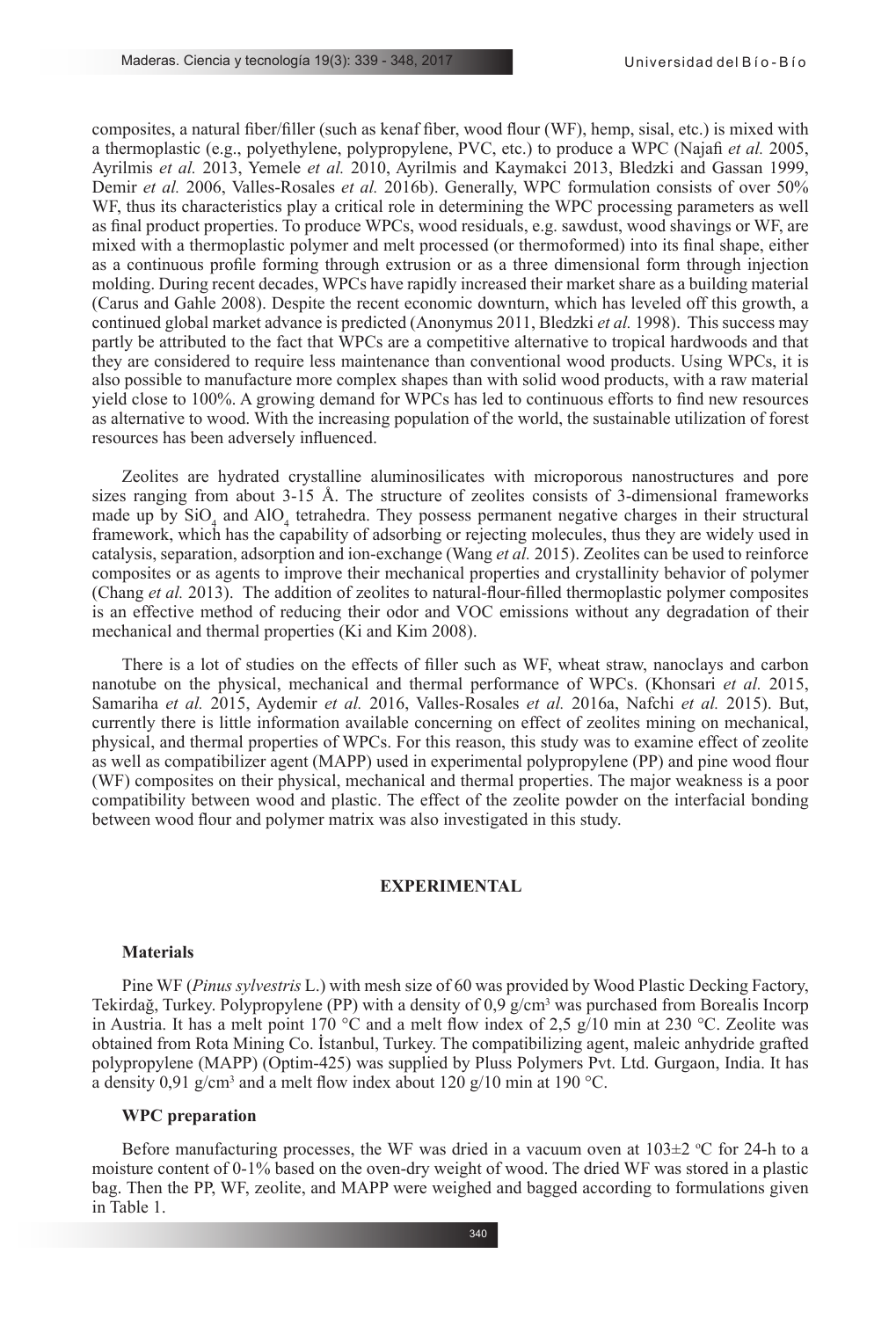|                       | <b>Composite compositon</b> |                          |                            |                                             |  |  |  |
|-----------------------|-----------------------------|--------------------------|----------------------------|---------------------------------------------|--|--|--|
| <b>Composite type</b> | Wood flour<br>$(wt\% )$     | <b>Zeolite</b><br>$(\%)$ | Polypropylene<br>$(wt\% )$ | <b>Coupling agent</b><br>(MAPP)<br>$(wt\%)$ |  |  |  |
| $\sqrt{ }$            | 50                          |                          | 50                         |                                             |  |  |  |
|                       | 40                          |                          | 50                         |                                             |  |  |  |
|                       | 30                          | 20                       | 50                         |                                             |  |  |  |
|                       | 20                          | 30                       | 50                         |                                             |  |  |  |
| F                     | LC.                         |                          | 50                         |                                             |  |  |  |
|                       |                             | 50                       | 50                         |                                             |  |  |  |

The PP, WF, zeolite and MAPP granulates were processed in a 30 mm co-rotating twin-screw extruder with a length-to-diameter  $(L/D)$  ratio of 30:1. The barrel temperature of the extruder was controlled at  $175-190$  °C. The extruded strand passed through a water bath and was subsequently pelletized. The pellets were dried again at  $103 \pm 2$  °C for 2 h before the injection molding. From the compounds which had been granulated, specimens were injection molded by injection molding machine (TSPX 60, China) at molding temperature of 180 ºC. The injection pressure was 3-5 MPa. The test specimens were conditioned at 23 °C and a relative humidity of 50% in a climate room until they reached constant weight. This was important because all the specimens should reach equilibrium moisture content prior to testing.

#### **Methods**

#### **Physical Tests**

Test samples measuring 2 mm x 50 mm x 50 mm were used for the thickness swelling (TS) and water absorption (WA) determination according to ISO 62 procedures. The conditioned specimens were entirely immersed for 1-day, 7-days, and 14-days in a container of water at  $23 \pm 2$  °C. At the end of each immersion time, the samples were taken out from the water and all surface was removed with a clean dry cloth. The specimens were weighed to the nearest 0,01 g and measured to the nearest 0,001 mm immediately. Twelve replicate samples were tested for each wood plastic composite formulation.

#### **Mechanical tests**

The flexural and tensile tests were measured according to the ISO 178 and ISO 527, respectively, using a Lloyd universal testing machine (Model LS 100, England), The tests were performed at crosshead speeds of 5 mm/min. Twelve replicate specimen were tested for both flexural and tensile strength measurements.

#### **Thermogravimetry Analysis (TGA) and Differential Scanning Calorimetry (DSC)**

The injected pellets were grinded with a Willey mill prior to analysis. Thermo-gravimetric analysis of the samples was done by using the Perkin Elmer STA 6000 thermal analyzer. For the TGA test, the specimens having a weight between 17-20 mg were heated from 50 to 600  $^{\circ}$ C at a heating rate of 20 ºC/min. Additionally, melting and crystallization behavior of the WPNs were studied in a heat-flux type differential scanning calorimeter (DSC, Pelkin Elmer DSC 4000) according to ASTM D3418. The test samples weighing about 9-10 mg in an aluminum crucible were heated up to 250  $\degree$ C with the heating rate of 10  $\degree$ C/min and kept at this temperature for 2 min to remove thermal history. Then the samples were cooled down to  $0 \,^{\circ}\text{C}$  with the cooling rate of 10  $\,^{\circ}\text{C/min}$  by an electrical cooling device. All heating-cooling runs in melting and crystallization studies were carried out under nitrogen  $(N_2)$ atmosphere at a flow rate of 30 ml/min to prevent oxidation of the samples.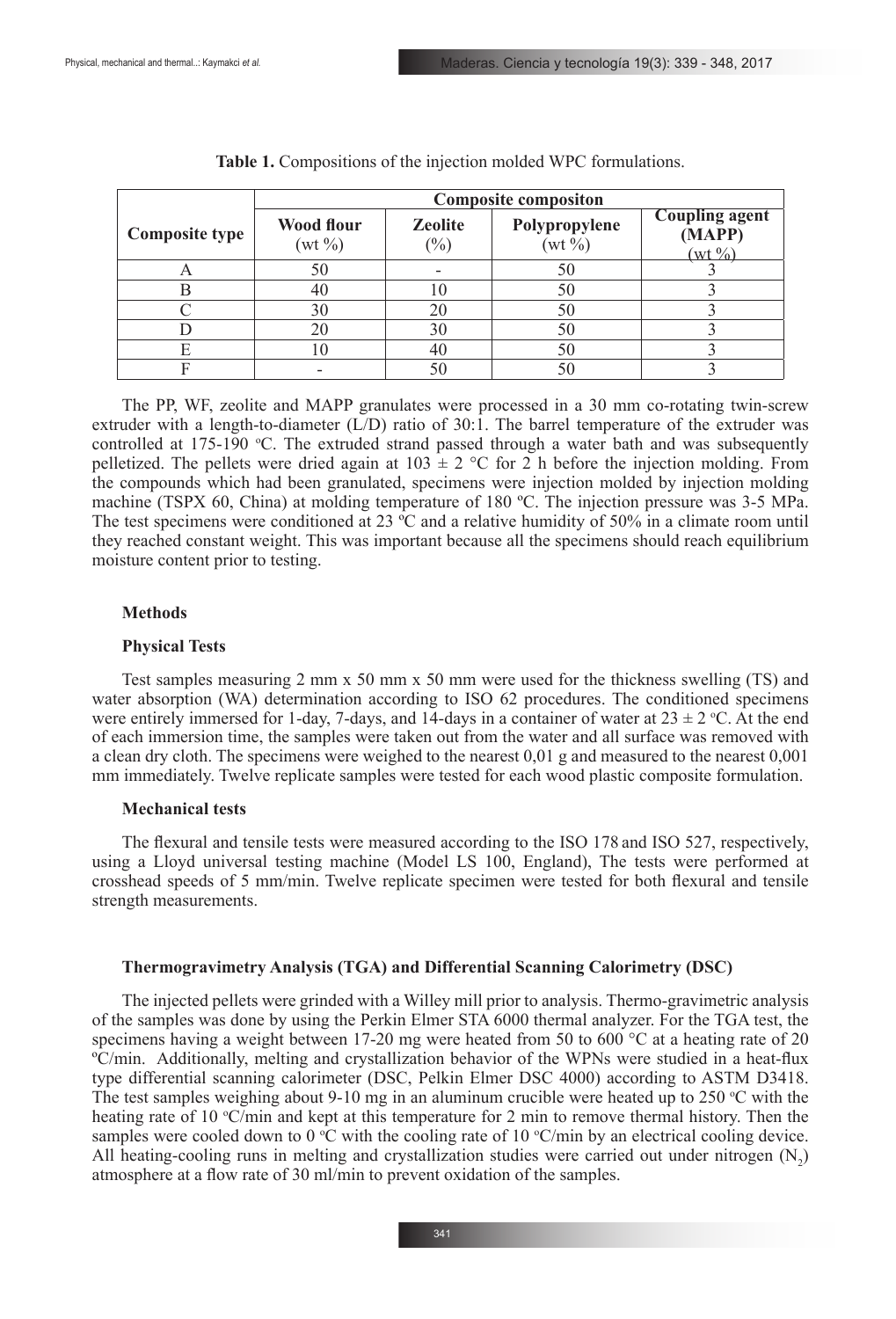#### **Statistical analysis**

An analysis of variance, ANOVA, was conducted ( $p \le 0.05$ ) to evaluate the effect of the zeolite content on the physical, mechanical and thermal properties of the wood polymer composites. Significant differences among the average values of the wood polymer nanocomposites types were determined using Duncan's multiple range tests.

# **RESULT AND DISCUSSION**

#### **Dimensional Stability**

The results of air-dry density, TS and WA performed on the WPC samples are presented in Table 2. The air-dry density of the composites ranged from  $1,03$  to  $1,17$  g/cm<sup>3</sup>. As compared to the wood flour, the TS and WA of the WPCs significantly improved with increasing amount of the zeolite. The integration of WF into the plastic matrix resulted in high TS and WA values due to the hydrophilic nature of WF, as estimated. The specimen types presenting significant differences with further groups according to Duncan's multiple-range tests are shown by superscript letters in Table 2. The lowest TS value was obtained to be 0,06% for the specimens containing 50 wt% zeolite and MAPP after 24 h (1 day) of submersion in water, whereas the highest TS value was obtained to be 0,98% for the samples containing 50% WF and MAPP after 14 day of submersion in water.

|                       | Water Resistance   |                         |        |                   |                           |           |        |  |
|-----------------------|--------------------|-------------------------|--------|-------------------|---------------------------|-----------|--------|--|
| WPC Type <sup>1</sup> |                    | Water Absorption $(\%)$ |        |                   | Thickness Swelling $(\%)$ |           |        |  |
|                       | Density $(g/cm^3)$ | $1-d$                   | $7-d$  | $14-d$            | $1-d$                     | $7-d$     | $14-d$ |  |
| $\mathbf{A}$          | 1,03a              | 0,21a                   | 0.48a  | 0.59a             | 0.48a                     | 0.66a     | 0.98a  |  |
|                       | (0,004)            | (0,10)                  | (0,06) | (0,12)            | (0,05)                    | (0,12)    | (0,04) |  |
| B                     | 1,07 <sub>b</sub>  | 0.16 <sub>b</sub>       | 0.43 b | 0.55a             | 0.43a                     | $0.60$ ab | 0,91 b |  |
|                       | (0,005)            | (0,04)                  | (0,06) | (0.08)            | (0,13)                    | (0,38)    | (0,05) |  |
| $\mathbf C$           | 1,09c              | $0.12$ bc               | 0.33c  | 0.41 <sub>b</sub> | 0.34 <sub>b</sub>         | $0.47$ bc | 0.85c  |  |
|                       | (0,004)            | (0,07)                  | (0,02) | (0,04)            | (0,06)                    | (0,04)    | (0,04) |  |
|                       | 1,10d              | 0.10 <sub>bc</sub>      | 0.26d  | 0.37 <sub>b</sub> | 0.29 <sub>bc</sub>        | $0.39$ cd | 0,75d  |  |
| D                     | (0,01)             | (0,03)                  | (0,07) | (0,05)            | (0,07)                    | (0,12)    | (0,04) |  |
| E                     | 1,17e              | 0.08c                   | 0.19 e | 0.26c             | 0.26c                     | $0.32$ cd | 0.64 e |  |
|                       | (0,006)            | (0,02)                  | (0,04) | (0,07)            | (0,05)                    | (0,03)    | (0,08) |  |
|                       | 1,15f              | $0.03$ d                | 0.06f  | $0.12$ d          | 0.06d                     | 0.22d     | 0.46 f |  |
| F                     | (0,013)            | (0,02)                  | (0,02) | (0,02)            | (0,03)                    | (0,02)    | (0,06) |  |

**Table 2.** Physical properties of the WPCs filled with wood flour and zeolite.

<sup>1</sup> See Table 1 for WPC formulation.

The value in parenthesis is the standard deviation, Groups with same letters in column indicate that there is no statistical difference ( $p < 0.05$ ).

The TS percent for the 24-hour water-immersed specimen varied from 0,48% to 0,06% for the WPC specimens. These values increased after 14 days of immersion, varying from 0,98% to 0,46% for the WPC samples. Similar to TS properties, the lowest WA value was obtained to be 0,03% for the samples including 50 wt% zeolite and MAPP after 24 h (1 day) of submersion in water, whereas the highest WA value was obtained to be 0,59% for the samples containing 50% WF and MAPP after 14 day of submersion in water. The WA percent for the 24-hour water-immersed samples varied from 0,21% to 0,03% for the WPC specimens. These values increased after 14 days of immersion, changing from 0,59% to 0,12% for the WPC samples.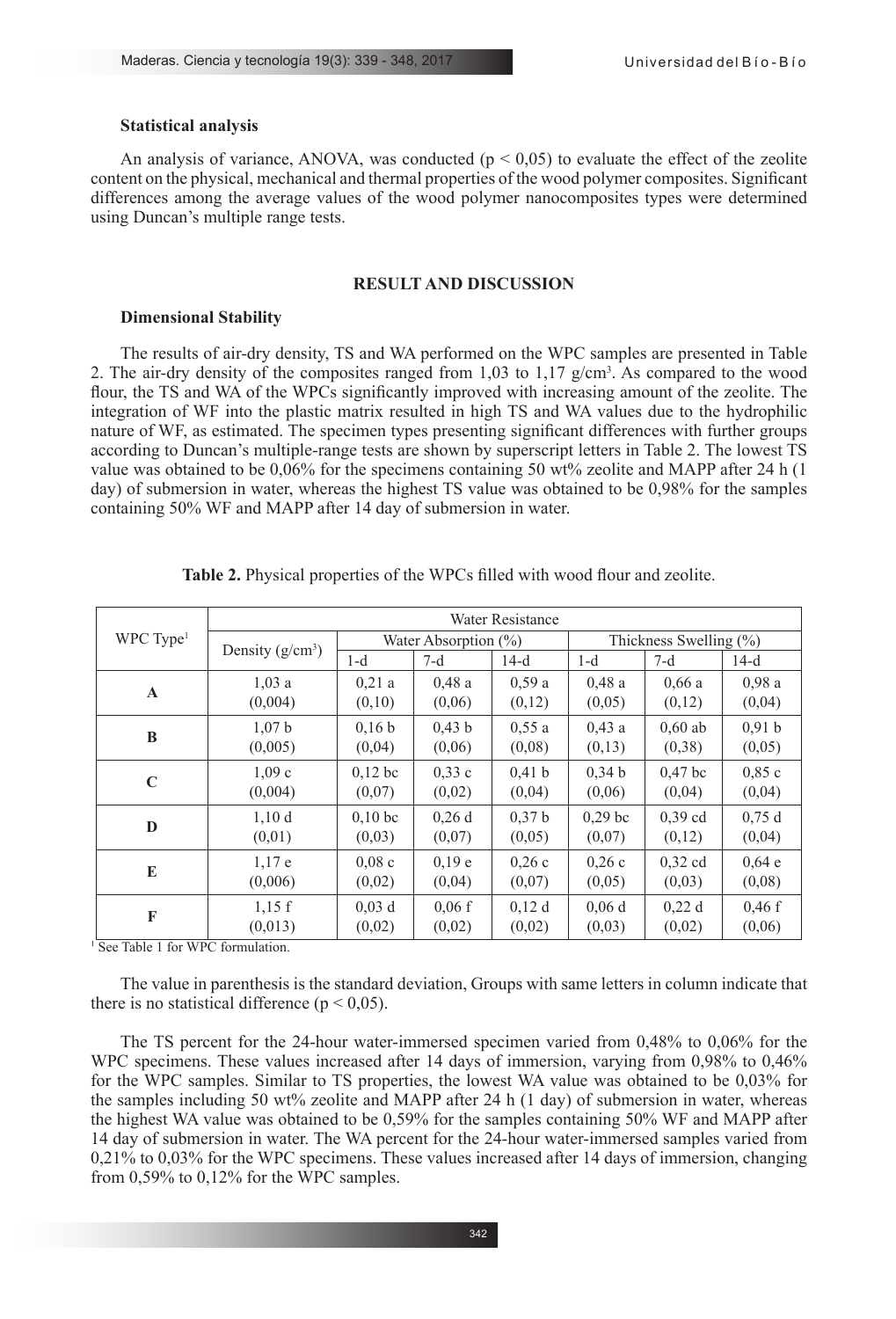Due to the hydrophilic nature of the wood, the moisture absorption is high, which leads to weak interfacial adhesion between the WF and polypropylene, which makes debonding. For improving interfacial bonding between the WF and polymer matrix, the MAPP which was one of the efficient compatibilizer agents in WPC industry was used in the production of the composites (Demir *et al.* 2006). Anhydride part of the MAPP forms ester bonds with wood's hydroxyl groups and the long hydrophobic polymer incorporates into the polymer network. MAPP is therefore a functional modifier. Consequently, the wood fibers and the polymer matrix become bonded together, resulting in enhanced mechanical properties and reduced moisture absorption (Väisänen 2016).

The TS and WA decreased with increasing zeolite content in the polypropylene composites - a trend that is expected for 1 day and 7 and 14 days water immersion tests. With the increase in the zeolite content, there are less water residence spaces, thus less water is absorbed. However, the samples containing a high content of WF have more hydroxyl groups reacted with water molecules, which results higher TS and WA. The lowest TS and WA value were found in the specimens containing 0 wt% zeolite after 1-day submersion in water, whereas the highest TS and WA values were obtained for the samples containing 50 wt% WF after 14-days of submersion in water. The samples produced with lower content of the zeolite had lower TS and WA values.

#### **Mechanical Properties**

The significant differences ( $p < 0.05$ ) were found in the values of the flexural strength and modulus of elasticity (MOE). The significant differences between the composite groups are displayed in Table 3.

|                                 | Mechanical properties        |                                     |                  |                                     |  |  |  |
|---------------------------------|------------------------------|-------------------------------------|------------------|-------------------------------------|--|--|--|
| <b>WPC</b><br>type <sup>1</sup> | Flexural strength            | Modulus of elasticity<br>in bending | Tensile strength | Modulus of<br>elasticity in tensile |  |  |  |
|                                 | (MPa)                        | (MPa)                               | (MPa)            | (MPa)                               |  |  |  |
| A                               | 70,8 $(2,79)$ a <sup>2</sup> | 3200 (743) ad                       | $41,5(0,77)$ a   | 1336 (206) a                        |  |  |  |
| B                               | $72,9(3,38)$ a               | 5024 $(478)$ b                      | 42,1 $(0,54)$ a  | 1411 (121) a                        |  |  |  |
| $\mathbf C$                     | $64,9(2,82)$ b               | 4372 (1005) c                       | $34,8(0,49)$ b   | 1173(117) b                         |  |  |  |
| D                               | $62,2(2,87)$ bc              | 4061 $(254)$ c                      | 32,0 $(0,57)$ c  | $1121(163)$ bc                      |  |  |  |
| E                               | 59,5 (0,90) cd               | 3602 (457) cd                       | $31,47(1,18)$ cd | $1061(55)$ bc                       |  |  |  |
| F                               | 58,4 (1,94) d                | 2718 (310) a                        | $30,94(0,98)$ d  | $1008(118)$ c                       |  |  |  |

**Table 3.** Mechanical properties of the WPCs filled with wood flour and zeolite.

1 Table 1 for WPC formulation.

The value in parenthesis is the standard deviation, Groups with same letters in column indicate that there is no statistical difference ( $p < 0.05$ ).

The flexural strength and MOE values of the WPC specimens decreased with increasing zeolite content from 10 to 50% in the composite. For example, the average flexural strength and modulus of elasticity values of the WPCs containing 50 wt% WF (Group A) were found to be 70,8 and 3200 MPa as compared to the WPCs containing 50 wt% zeolite (Group F), which were about 58,4 and 2718 MPa, respectively. However, for polyolefin-based plastic lumber decking boards, ASTM D 6662 standard requires the minimum flexural strength of 6,9 MPa and flexural modulus of 340 MPa. All the composites produced in this study provided flexural strength values (58,4-72,9 MPa) and flexural modulus (2718-5024 MPa) that are well over the requirement by the standard. In a former report, the modulus of elasticity values were obtained to be 5336 MPa for WPCs produced from 47% PP and 50% hardwood WF respectively (Ayrilmis and Kaymakci 2013).

Wood is a lignocellulosic material made up of three major constituents (42-44% cellulose, 27-28% hemicelluloses, and 24-28% lignin). The major percentage of wood is cellulose. The aligned fibril structure of the cellulose, along with strong hydrogen bonds, has a high stiffness; thus, the addition of WF can increase the stiffness of thermoplastic composites (Walker 2006, Uysal and Yorur 2013). As shown in Table 3, the flexural strength and modulus of elasticity values of the composites containing WF were significantly higher than those in the composites containing zeolite. This could be explained by the improved interfacial adhesion between polypropylene and the WF due to the compatibilizing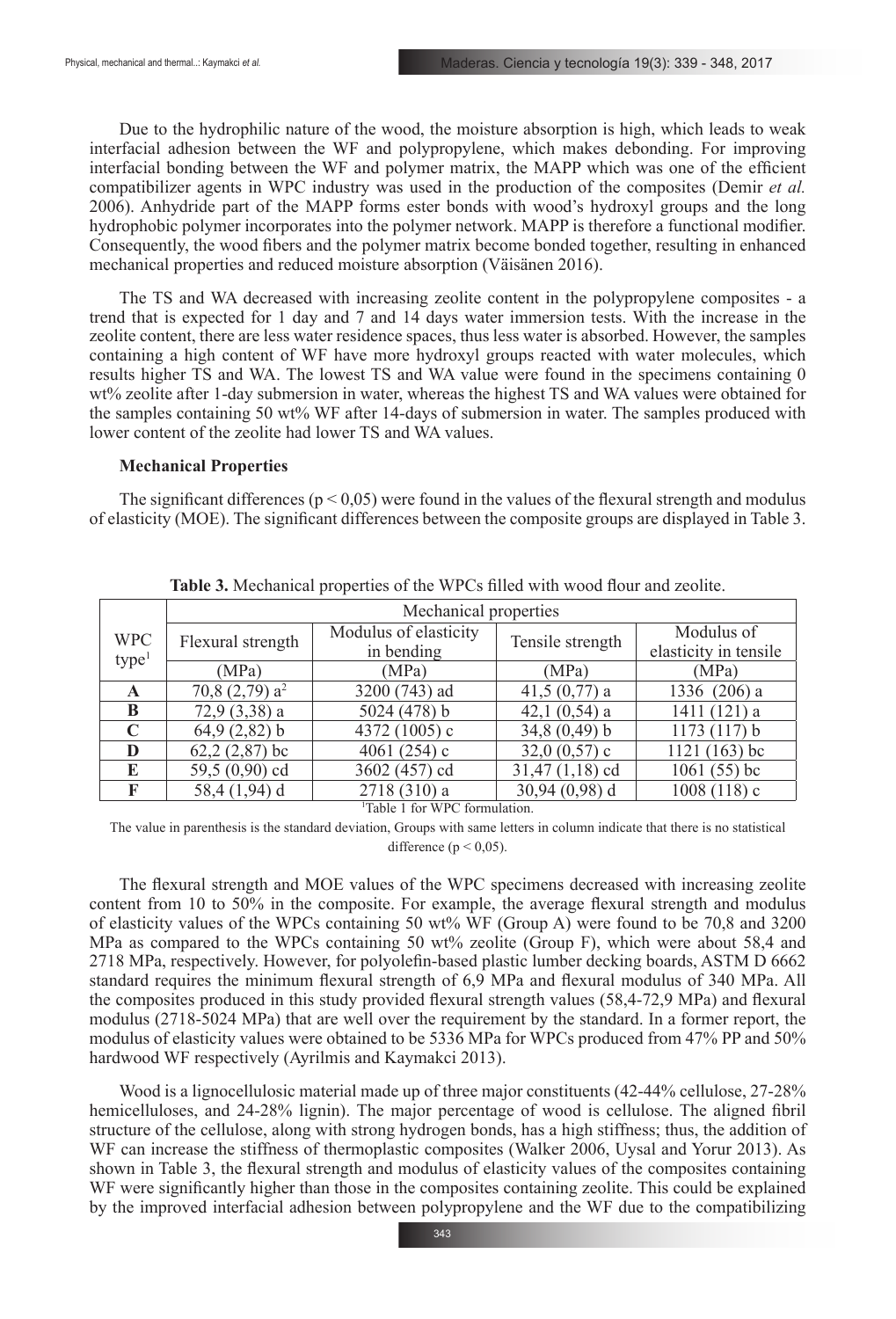agent (MAPP). According to Bledzki and Gassan (1999) an increase in the wood plastic composite strength could be related with higher cellulose and lignin contents. This provide better dispersion and adhesion to the polymer matrix. The lower flexural strength and modulus of elasticity values of the composites containing high zeolite contents were also attributed to the lower fibrous zones in the zeolites. The observed decrease in flexural strength and modulus of elasticity indicated that the zeolites could not act as a reinforcing agent inside the WPC matrix. These findings propose that the desirable content of zeolites was 10% of the production of WPCs (Group B). Similar results were reported by Wang *et al*. (2015). They stated that extreme zeolite content could form agglomerates inside the WPC matrix and act as micro crack initiator, thus playing an adverse role in the mechanical performance.

The findings of the tensile properties of the samples with WF and zeolite are given in Table 3. Adding zeolite to the polypropylene significantly decreased the tensile properties of the WPC samples. The tensile strength and tensile modulus values of the WPC specimens decreased with increasing zeolite content from 10 to 50 wt% in the WPC. For example, the average tensile strength and tensile modulus values of the WPCs containing 50 wt% WF (Group A) were 41,5 MPa and 1336 MPa as compared to composites containing 50% zeolite (Group F), which were about 30,94 MPa and 1008 MPa, respectively. The decrease in the tensile properties was mainly attributed to the weak interfacial adhesion between the WF, zeolite and the polypropylene matrix, as reported in previous paper Wang *et al.* (2015). In all the WPC groups, the WPCs with the zeolite had lower tensile strength and tensile modulus (except composite group B). Ashori and Nourbakhsh (2009) reported that the strength of the wood plastic composites was mainly influenced by the interfacial adhesion between wood and polymer matrix. Better interfacial adhesion between particles and matrix results into more restriction to deformation capacity of the matrix in the elastic zone and increased strength and modulus (Ashori and Nourbakhsh 2009).

#### **TGA and DSC analysis**

TGA test curves of WPCs filled with WF and zeolite samples are shown in Figures 1 and 2 (Table 4). From the figures, it was observed that zeolite could change the thermal stability of the WPCs. As can be clearly seen from Figures 1 and 2, the thermal degradation of all WPCs was comprised of two stages. All the WPC groups were moderately stable up to the temperature above 200  $\degree$ C, which was higher than the process temperatures for the twin-screw extruder and injection molding (Figure 1). The first peaks were observed around 230 °C for WPCs filled with the WF and zeolite while the second peaks were around 420 °C for wood plastic composites. As shown in Figure 1, the highest weight loss was found in the specimens containing 50 wt% WF while the lowest weight loss was found in the specimens containing 50 wt% zeolite.



**Figure 1.** TGA results of wood plastic composites.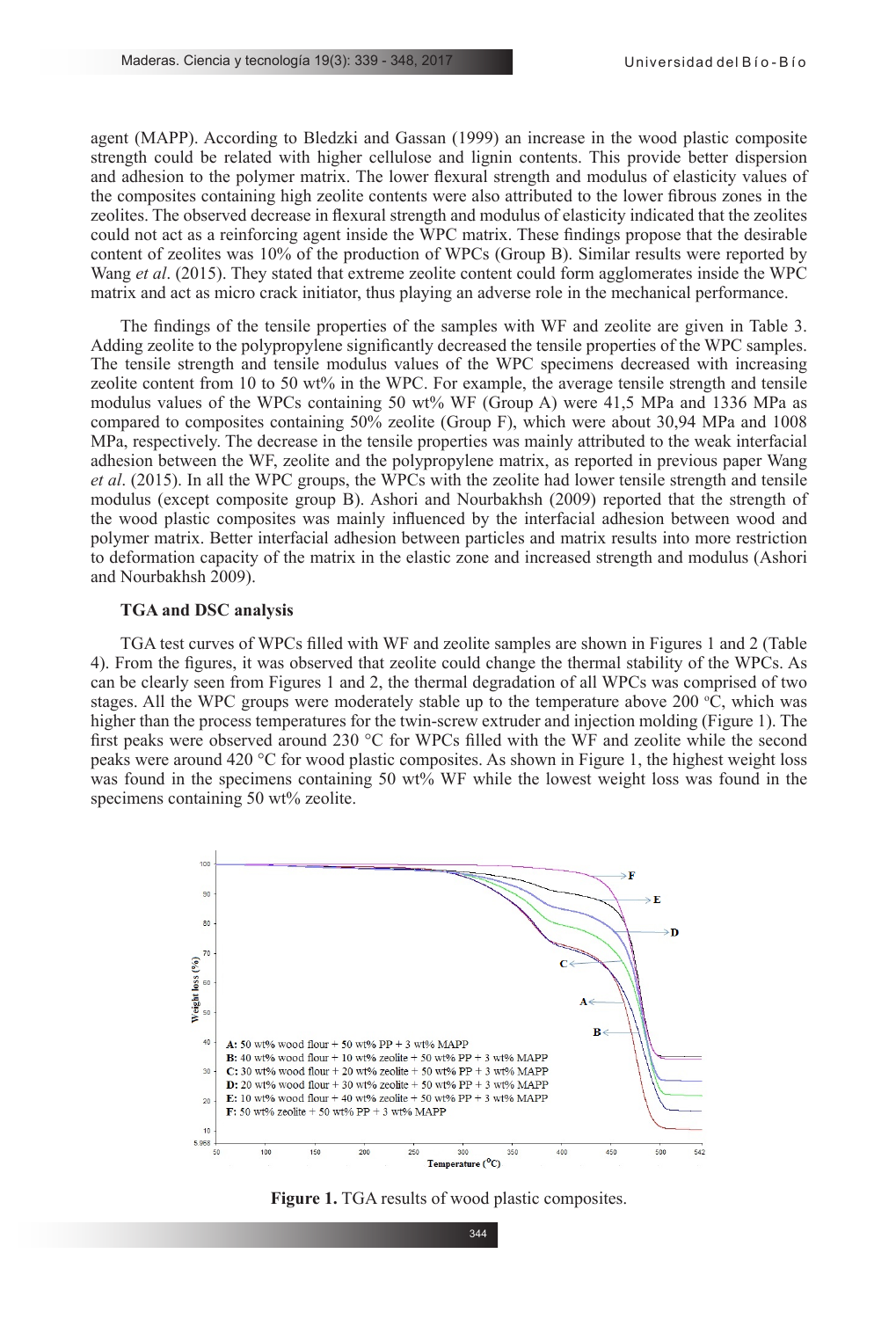

| <b>Figure 2.</b> Derivative weight loses result of wood plastic composites. |  |  |  |
|-----------------------------------------------------------------------------|--|--|--|
|-----------------------------------------------------------------------------|--|--|--|

|                            | 1st region          |              |                     | 2nd region          | <b>Residue</b>        |                    |                     |
|----------------------------|---------------------|--------------|---------------------|---------------------|-----------------------|--------------------|---------------------|
| $WPC$ code <sup>1</sup>    | Range $(^{\circ}C)$ | Peak<br>(°C) | Weight loss $(\% )$ | Range $(^{\circ}C)$ | Peak<br>$(^{\circ}C)$ | Weight<br>loss (%) | at<br>520 °C<br>(%) |
| A                          | 238, 15-395, 10     | 318,48       | 36,669              | 405, 31 - 511, 22   | 452,86                | 33,483             | 10,736              |
| B                          | 233,00-402,93       | 319,29       | 41,854              | 408,46-515,09       | 458,46                | 32,900             | 16,976              |
| $\mathcal{C}$              | 233, 34-400, 02     | 321,06       | 30,582              | 409, 33 - 512, 56   | 462,35                | 41,028             | 22,214              |
| D                          | 241,91-401,10       | 330,26       | 19,866              | 410,86-510,19       | 462,20                | 43,438             | 26,914              |
| E                          | 240,51-398,19       | 328,23       | 11,530              | 404, 11 - 504, 30   | 461,38                | 56,726             | 35,179              |
| F<br>$\sim$<br>$T = 11.4C$ | TTIDQC<br>$1 \cdot$ |              |                     | 385,49-505,91       | 452,57                | 82,222             | 34,442              |

| Table 4. The results of Thermogravimetric analysis (TGA). |  |  |  |
|-----------------------------------------------------------|--|--|--|
|-----------------------------------------------------------|--|--|--|

<sup>1</sup> See Table 1 for WPC formulation.

The crystallization peak temperature  $(T_c)$  of the WPCs with the WF was higher than that of those with zeolite, indicating that the WF which was a conductive filler could act as nucleating agents (Table 5).

**Table 5.** The results of differential scanning calorimetry (DSC) analysis.

| <b>WPC</b><br>code <sup>1</sup> | $T_{m,I}^{\ b}$ (°C) | $T_{c.o}^c(^{\circ}C)$ | $^d$ (°C)<br>$c.$ p | ΔH <sup>e</sup><br>(J/g) | m. II | $\Delta H_{II}^{\  \  \, g}$<br>(J/g) | $Xc^{h}$ (%) |
|---------------------------------|----------------------|------------------------|---------------------|--------------------------|-------|---------------------------------------|--------------|
| A                               | 165,2                | 131,0                  | 127,5               | 48,9                     | 166,2 | 33,2                                  | 31,8         |
| B                               | 165,8                | 130,0                  | 126,3               | 55,6                     | 165,6 | 42,7                                  | 40,8         |
| C                               | 165,2                | 129,3                  | 125,9               | 41,7                     | 165,5 | 32,5                                  | 31,1         |
| D                               | 165,6                | 126,5                  | 127,8               | 40,4                     | 163,7 | 32,2                                  | 30,8         |
| E                               | 165,3                | 131,1                  | 127,3               | 39,1                     | 166,0 | 31,1                                  | 30,1         |
| F                               | 165,5                | 127,7                  | 124,4               | 32,5                     | 164,5 | 22,5                                  | 21,5         |

<sup>1</sup> See Table 1 for WPC formulation.

b Peak temperature of first melting.

c Onset temperature of crystallization.

d Peak temperature of crystallization.

e Enthalpy of crystallization.

f Peak temperature of second melting.

g Enthalpy of second melting.

<sup>h</sup> Degree of crystallization calculated with the enthalpy of second melting.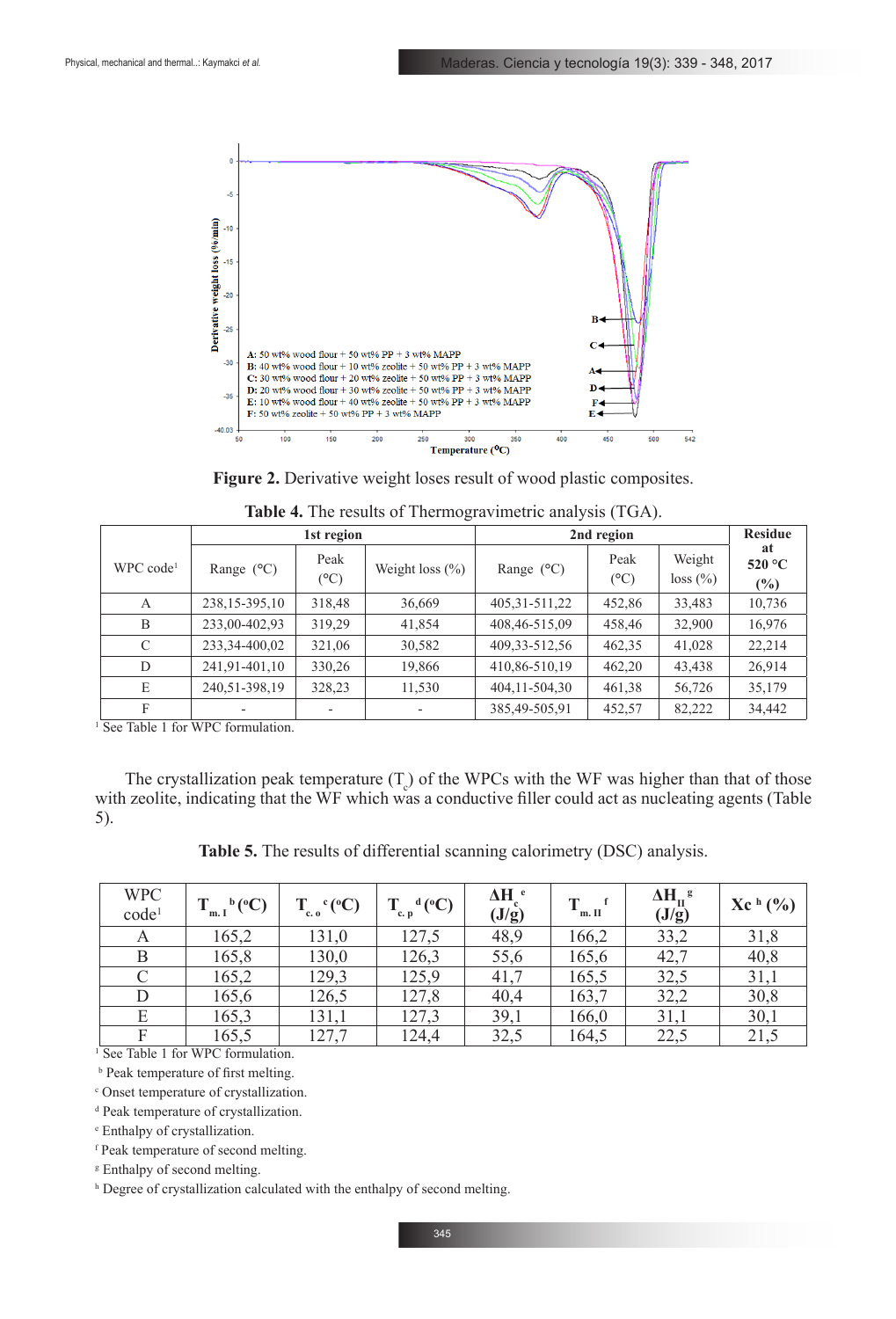Higher peak  $T_c$  was due to faster crystallization of polymer chains upon cooling. In general, the polymer molecular chains can crystallize by themselves thorough a self- nucleation effect or by introducing a nucleating agent (Cheng 1985, Demir *et al.* 2005, Mohanty *et al.* 2006, Doan *et al.* 2007). The differences in the  $T_c$  values of WPCs were mainly due to use of lignocellulosic filler, coupling agent or zeolites.

The degree of crystallinity decreased increasingly from 20 to 50 wt% zeolite content, the highest crystallinity value being recorded for WPCs at 50 wt% WF, 10 wt% zeolite and 3 wt% MAPP (40.8) %). This may be due to the fact that WF (40 wt%) and zeolite (wt% 10) introduced in the PP matrix can serve as a nucleating agent. The existence of filler can have an effect on the crystallinity behavior of the plastic composites. Accordingly, in this study, the effect of the zeolite content on the crystallization degree of the WPC samples was significant.

The second melting enthalpy of the control group (Group A) was found to be 33.2 J/g. Except the group B (50wt% PP+ 50wt% WF+ 10wt% zeolite+ 3wt% MAPP) the enthalpy of second melting of the samples decreased with increasing content of the zeolite flour. The second melting enthalpy of the WPCs decreased from 32,5 to 22,5 J/g as the zeolite content increased from 20 to 50 wt%. This result indicated that thermal stability of the wood/polypropylene composites increased with increasing the zeolite content. The zeolite absorbed more heat energy in the melting of the plastic composites.

# **CONCLUSIONS**

The results of the present study revealed that water resistance of the WPCs improved with increasing zeolite content while the flexural and tensile properties of WPCs decreased. The lower flexural and tensile properties might be due to poor dispersion of zeolite in the polypropylene matrix. This is an evidence of poor adhesion and weak stress transfer efficiency.

The thermal stability of the wood/polypropylene composites increased with increasing the zeolite content. It should be noted that WPCs having a higher amount of the zeolite had higher residues at 500 °C due to the presence of silicates in the surface region of the zeolites. The DSC analysis showed that the melt crystallization enthalpies and degree of crystalization of WPCs decreased with increasing zeolite content. The decrease in the  $T_{\rm g}$  and  $X_{\rm c}$  indicated that zeolite was the poor nucleating agent for the WPCs. Based on the findings obtained from the present study, a 40/10/50/3 formulation of the WF/ zeolite/polypropylene/MAPP can be used in manufacturing WPC with satisfactory service results.

## **REFERENCES**

**Anonymus, 2011.** Wood-plastic composites: Technologies and global markets. <http://www. bccresearch.com/pressroom/report/code/PLS034B> [cited 22.09.2016]. ISBN: 1596237651.

**Ashori, A.; Nourbakhsh, A. 2009.** Mechanical behaviour of agro-residue reinforced polyethylene Composites. *Journal of Applied Polymer Science* 111: 2616-2620.

**ASTM International. 2001.** Standard Specification for Polyolefin-Based Plastic Lumber Decking Boards. ASTM D 6662-13. West Conshohocken, PA, Pennsylvania.

**ASTM International. 2008.** Standard test method for transition temperatures and enthalpies of fusion and crystallization of polymers by differential scanning calorimetry. ASTM D3418-08b. West Conshohocken, PA, Pennsylvania.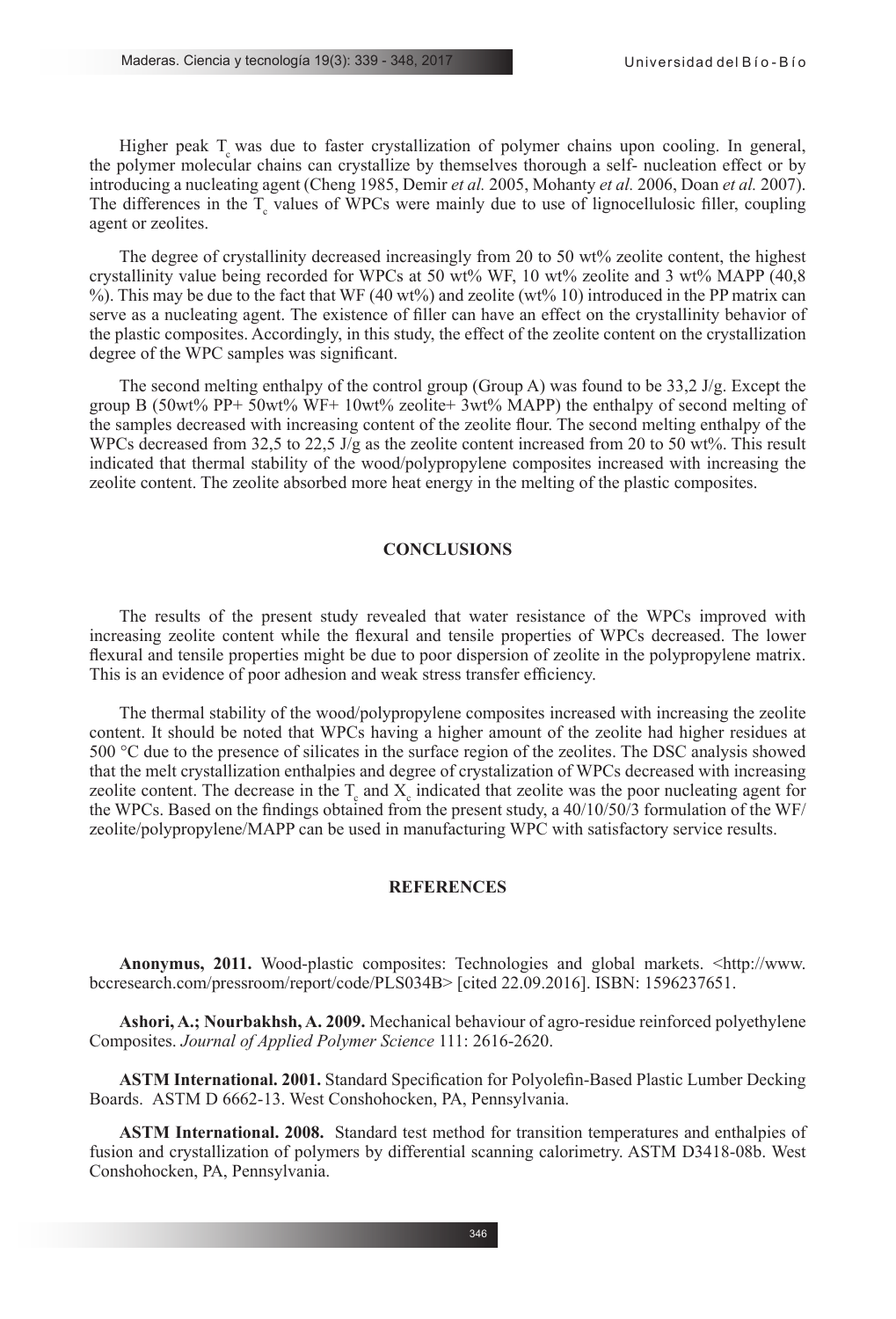**Aydemir, D.; Civi, B.; Alsan, M.; Wang, X.A. 2016.** Mechanical, morphological and thermal properties of nano-boron nitride treated wood materials. *Maderas Cienc Tecnol* 18(1): 19-32.

**Ayrilmis, N.; Kaymakci, A. 2013.** Fast growing biomass as reinforcing filler in thermoplastic composites: *Paulownia elongata* wood. *Industrial Crops and Products* 43: 457-464.

**Ayrilmis, N.; Kaymakci, A.; Akbulut, T.; Elmas, G.M. 2013.** Mechanical performance of composites based on wastes of polyethylene aluminum and lignocellulosics wastes. *Composites Part B: Engineering* 47: 150-154.

**Bledzki, A.K.; Gassan, J. 1999.** Composites reinforced with cellulose based fibres. *Progress in Polymer Science* 24: 221-274.

**Bledzki, A.K.; Reihmane, S.; Gassan, J. 1998.** Thermoplastics reinforced with wood fillers: a literature review. *Polymer-Plastics Technology and Engineering* 37: 451-468.

**Carus, M.; Gahle, C. 2008.** *Market & Future trends for Wood Polymer Composites in Europe: The example of Germany*, Woodhead Publishing Ltd, Cambridge, England.

**Chang, B.P; Akil, H.M; Nasir, R.M. 2013.** Mechanical and Tribological Properties of Zeolitereinforced UHMWPE Composite for Implant Application, *Procedia Engineering* 68: 88 - 94.

**Cheng, J.Q. 1985.** *Wood Science*. Beijing, Chinese Forestry Publishers.

**Demir, H.; Arkıs, E.; Balkose, D.; Ulku, S. 2005.** Synergistic effect of natural zeolites on flame reterdant additives. *Polymer Degradation and Stability* 89: 478-483.

**Demir, H.; Atikler, U.; Balköse, D.; Tihminlıoglu, F. 2006.** The effect of fiber surface treatments on the tensile and water sorption properties of polypropylene–luffa fiber composites. *Composites Part A: Applied Science and Manufacturing* 37: 447-456.

**Doan, T.T.L. Brodowsky, H.; Mäder, E. 2007.** Jute fibre/polypropylene composites. II. Thermal, hydrothermal and dynamic mechanical behavior. *Composites Science and Technology* 67: 2707–2714.

**International Organization for Standardization. ISO. 2010.** Determination of Flexural Properties, ISO 178:2010. Geneva.

**International Organization for Standardization. ISO. 2012.** Determination of Tensile Properties - Part 1: General Principles, ISO 527:2012. Geneva.

**International Organization for Standardization. ISO. 2008.** Determination of Water Absoption, ISO 62:2008. Geneva.

**Khonsari, A.; Taghiyari, H.R.; Karimi, A.; Tajvidi, M. 2015.** Study on the effects of wood flour geometry on physical and mechanical properties of wood-plastic composites. *Maderas- Cienc Tecnol 17*(3): 545-558.

**Kidalova, L.; Stevulova, N.; Terpakova, E.; Sicakova, A. 2012.** Effective Utilization of Alternative Materials in Lightweight Composites. *Journal of Cleaner Production* 34: 116-119.

**Kim, H.S.; Kim, H.J. 2008.** Influence of the zeolite type on the mechanical-thermal properties and volatile organic compound emissions of natural $\Box$ flour $\Box$ filled polypropylene hybrid composites. *Journal of Applied Polymer Science* 110: 3247-3255.

**Kordkheili, H.Y.; Farsi, M.; Rezazadeh, Z. 2013.** Physical, mechanical and morphological properties of polymer composites manufactured from carbon nanotubes and wood flour. *Composites Part B: Engineering* 44: 750-755.